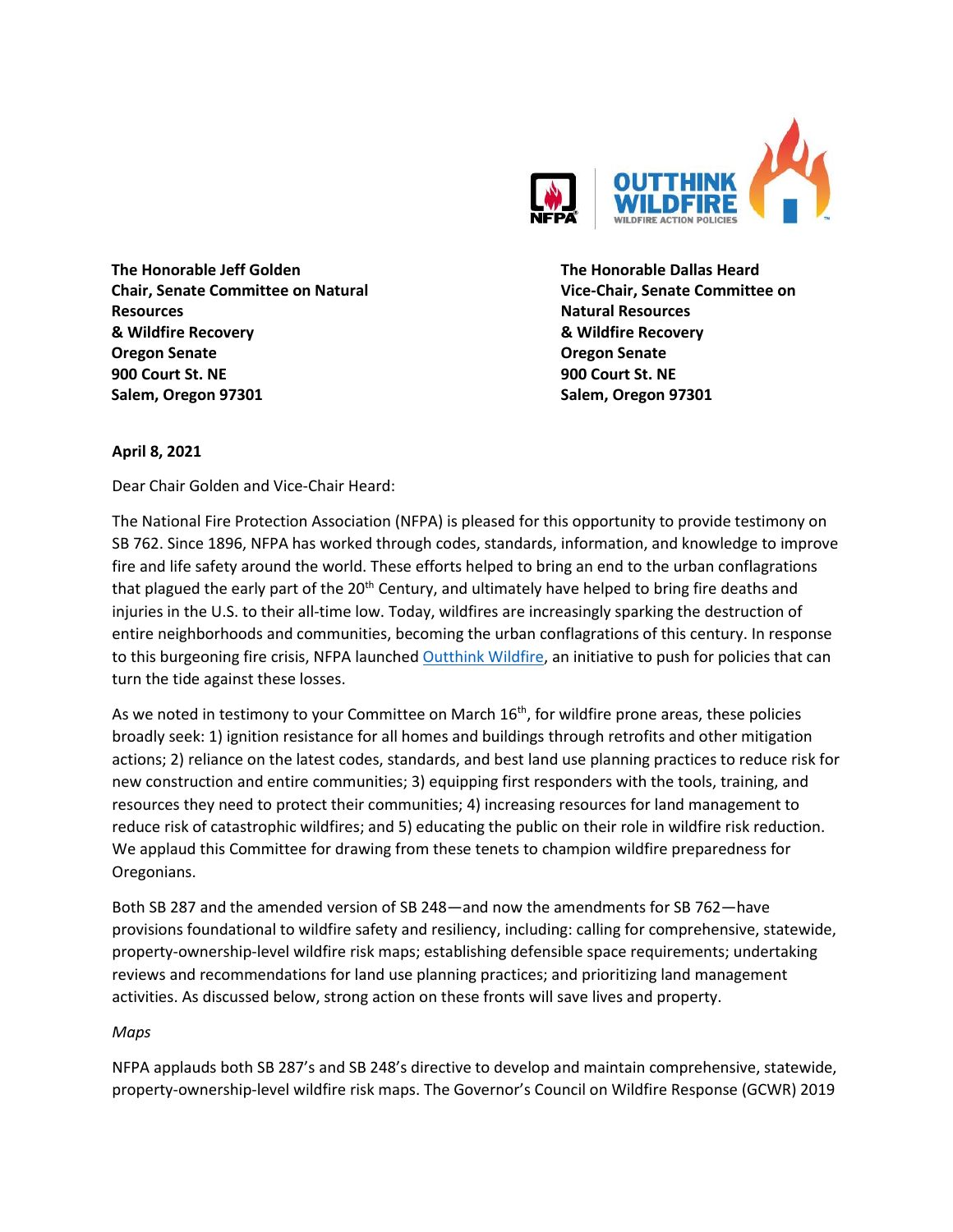report repeatedly stressed the need for this information to guide land use planning and land management prioritization across the state. This foundational step will enable the most targeted risk reduction actions.

#### *Defensible space*

Laboratory experiments, modeling, and field research over several decades support a growing body of evidence that reducing fuels and ignitable materials from around a home is critical to its survivability in a wildfire event.<sup>1</sup> In fact, in its analysis of Cal Fire data from the devastating fires 2017 and 2018 fires, the Insurance Institute for Business and Home Safety (IBHS) concluded that defensible space was the second most important factor in home survivability, after topography.<sup>2</sup> Preparing property can mitigate the risk of ignition from either radiant heat, direct flame contact, or indirect contact (i.e., embers/firebrands).

Scientists with the U.S. Forest Service (USFS), the National Institute of Standards and Technology (NIST), and others have researched home ignition from radiant wildfire heat. Their work has shown that home ignition is unlikely at distances over approximately 120-feet. In some cases, that safe separation distance has actually found to be less.<sup>3</sup> Thus, with sufficient distance between a home and forest fuels, ignition via radiant heat from an active wildfire can be prevented or significantly reduced.

Of greater threat to homes in wildfires is the propagation of small flames through parcel vegetation, debris, or other flammable materials (woodpiles, fencing, etc.). Direct flame contact from a wildfire front to this fuel on the property can carry flames to a home, but studies have also closely focused on the role of embers in igniting homes. Embers have been recorded traveling several miles ahead of an active wildfire, igniting homes well before the arrival of the wildfire front. <sup>4</sup> Both field observations that report green, untouched vegetation adjacent to completely burned down structures,<sup>5</sup> and experimental results,<sup>6</sup> support the assertion that "most homes ignite as a result of firebrands igniting lower-intensity surface fires adjacent to and/or spreading to contact the home, as well as firebrand ignitions directly on the home." <sup>7</sup> Also, from the community perspective, those burning homes generate more heat and embers which spread fire to surrounding properties—a cause of home loss in many fires.<sup>8</sup>

Given the multiple paths for ignition described above, both NFPA 1144 *Standard for Reducing Structure Ignition Hazards from Wildland Fire*, and the ICC WUI code divide property around a home into zones in a method designed to decrease the likelihood and consequences of ignition and flame spread as one

<sup>1</sup> For a summary of relevant research, see: Gollner, Michael J., *et al*. (2015) Pathways for Building Fire Spread at the Wildland Urban Interface, Fire Protection Research Foundation (https://www.nfpa.org/News-and-Research/Data-research-and-tools/Wildland-Urban-Interface/Pathways-for-Building-Fire-Spread-at-the-Wildland-Urban-Interface).

<sup>2</sup> Insurance Institute for Business and Home Safety, Why we need to adapt our built environment to wildfire (https://tinyurl.com/ys2s5na8). <sup>3</sup> Gollner, *supra* note 1, pp. 27-28; *See also*: Cohen, Jack D. 2000. Preventing disaster: Home ignitability in the wildland-urban interface. Journal of Forestry 98(3): 15-21. (https://www.fs.usda.gov/treesearch/pubs/4688).

<sup>4</sup> *See e.g.* Maranghides, A., *et al*. (2013) A case study of a community affected by the Witch and Guejito fires: report #2 - evaluating the effects of hazard mitigation actions on structure ignitions. National Institute of Standards and Technology, Gaithersburg, MD, pp. 76-77 (embers traveled 9 km from fire front, igniting properties at least an hour before the arrival of the fire front to the community).

<sup>5</sup> Calkin, D.E., *et al*. How risk management can prevent future wildfire disasters in the wildland-urban interface. PNAS January 14, 2014 111 (2) 746-751[; https://doi.org/10.1073/pnas.1315088111.](https://doi.org/10.1073/pnas.1315088111)

<sup>6</sup> *See e.g.* Butler, K. , Johnsson, E. and Tang, W. (2020), Structure Vulnerability to Firebrands from Fences and Mulch, The Fire Continuum Conference, Missoula, MT ( https://tsapps.nist.gov/publication/get\_pdf.cfm?pub\_id=926248).

<sup>7</sup> Calkin, *supra* note 5.

<sup>8</sup> *See e.g.* Cohen, Jack, Stratton, Richard D. Jack D. Cohen (2008) Home Destruction Examination Grass Valley Fire, Lake Arrowhead, CA, USDA, R5-TP-026b [\(https://www.srs.fs.usda.gov/pubs/31544\)](https://www.srs.fs.usda.gov/pubs/31544); Maranghides A., et al. (2021) A Case Study of the Camp Fire – Fire Progression Timeline. NIST Technical Note 2135. National Institute of Standards and Technology, Gaithersburg, MD[. https://doi.org/10.6028/NIST.TN.2135](https://doi.org/10.6028/NIST.TN.2135)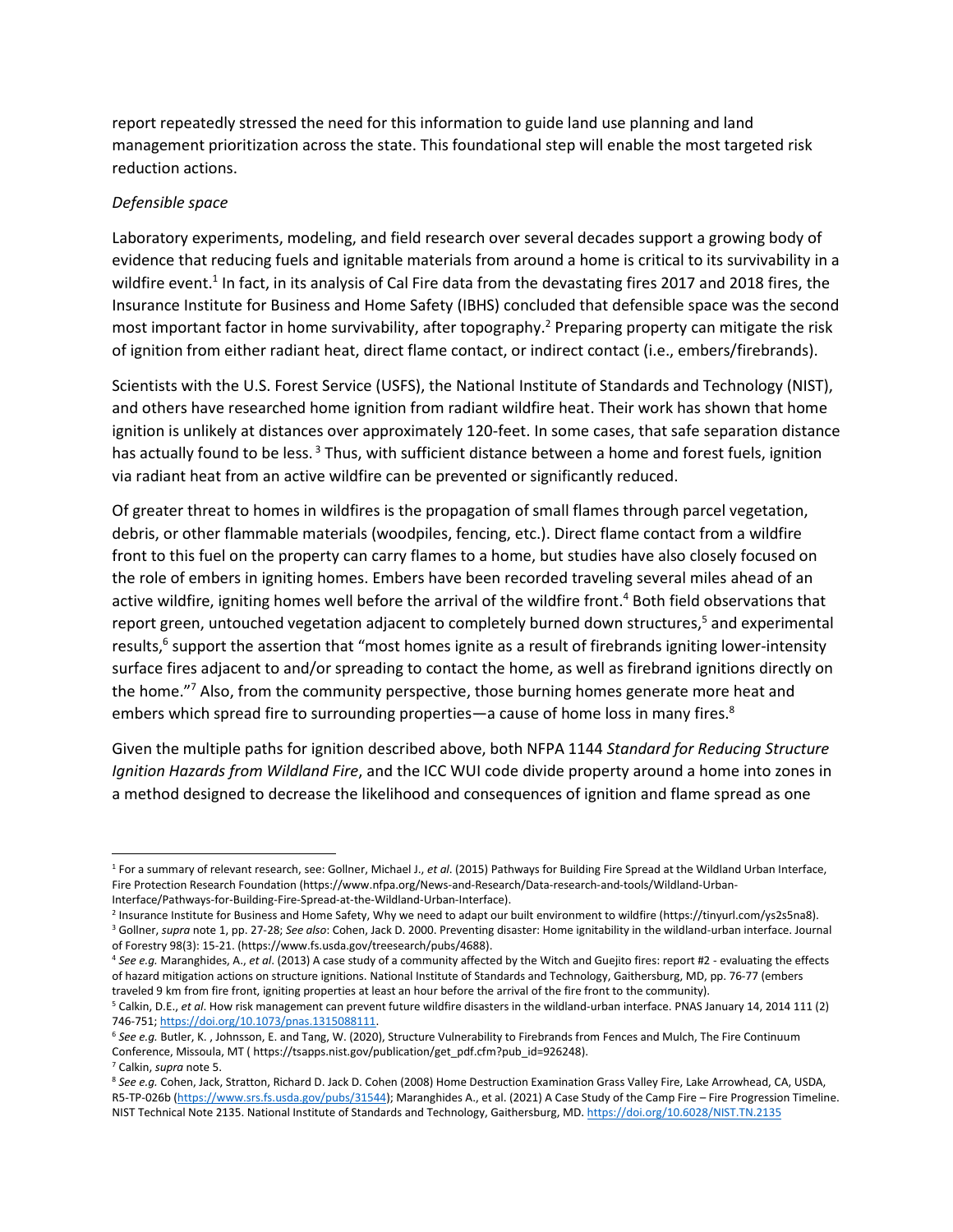moves closer and closer to the home.<sup>9</sup> The requirements for the first zone, the area extending 30-feet from the edge of the structure, include branches trimmed back from the roof by at least 10-feet, wellmowed lawns, no storage of woodpiles, and a 'non-combustible' area within 5-feet of the home. In the 5-foot zone, landscaping materials and plants must be non-combustible and/or high moisture. The second zone, 30 to 100-feet from the structure, the standards recommend fuel breaks, like gravel pathways, trees pruned at least 6-feet from the ground, and 20-feet between individual trees. The third zone, 100 to 200-feet from the home, should be thinned, though not as extensively as in zone two.

Treated properties fare better in wildfires. Investigations after the 2007 Witch Creek and Guejitos fires showed that 67 percent of the homes that had not removed excess vegetation from the area 30-feet around the home were destroyed, compared to only 32 percent of those that had removed this vegetation.<sup>10</sup> In contract, most of the 235 homes destroyed in the 2000 Cerro Grande fire were ignited through pine needles, flammable shrubs, woods piles, and similar fuel adjacent to or on homes.<sup>11</sup> During California's devastating Camp Fire, first responders reported witnessing this type of ignition again and again—"fence to wall of building," "woodpile to house," "bark mulch to wall of house." In that fire, structure-to-structure spread of the fire was a significant factor in the destruction or damage of nearly 14,000 single-family homes. $^{12}$ 

Defensible space reduces the risk of home ignition. Oregon should have statewide requirements based on NFPA<sup>13</sup> or ICC standards. Those requirements should extend to the area within five feet of the home, where the ignition of any combustible material has the quickest path to igniting the home. In keeping with the previous bills before the Committee, NFPA would urge not only the development and promulgation of these rules, but it also provisions for enforcement, monitoring, and technical assistance to disadvantaged communities. Enforcement—*and education*—are needed to properly benefit from any new rules. Furthermore, as noted in the GCWR, entrusting the SFM with enforcement responsibilities will necessitate extra resources for that office.<sup>14</sup> NFPA therefore strongly encourages the Oregon Legislature to ensure adequate resources are available to the SFM for these activities.

#### *Building Codes*

While SB 287 did not address building codes for wildfire safety, the amendment to SB 248 did. Even if a home has followed defensible space guidelines and removed fuel from around the home, the home itself is still vulnerable to ignition. Structural elements like roofs, eaves, and decks are highly vulnerable to embers, either generated from the wildfire or through the combustion of neighboring properties. NFPA recommends statewide use and enforcement of wildfire building safety standards, like those found in NFPA 1144. Constructing new homes and other buildings with ignition resistant materials and other safety features will reduce the need for retrofitting in the future. In the absence of statewide code

http://www.treesearch.fs.fed.us/pubs/4688

<sup>9</sup>Gollner, *supra* note 1, pp 77-80.

<sup>10</sup> Maranghides, A., *supra* note 4.

<sup>11</sup> Cohen, J.D. (2000) Preventing Disaster: Home Ignitability in the Wildland-Urban Interface. J. For. 98(3), 15–21.

<sup>12</sup> Maranghides A., et al. (2021), *supra* note 8.

<sup>&</sup>lt;sup>13</sup> NFPA codes and standards applicable to wildfire and defensible space include: Chapter 17 of the NFPA 1 *Fire Code*; Chapter 6 of NFPA 1144, *Standard for Reducing Structure Ignition Hazards from Wildland Fire*; and NFPA 1141, Standard for Fire Protection Infrastructure for Land Development in Wildland, Rural, and Suburban Areas. **Note, current drafts of SB 762 direct the SFM to "periodically reexamine the [defensible space] standards set forth in the International Wildland-Urban Interface Code (2020 ed.) and update the State Fire Marshal's standards to reflect current best practices." Because codes and standards are updated regularly to reflect the latest research, we suggest striking any reference to the edition date or adding "2020 ed. Or subsequent editions."**

<sup>14</sup> Governor's Council on Wildfire Response (GCWR) Report (2019), p 30-34 (https://www.oregon.gov/gov/policy/Pages/wildfirecouncil.aspx).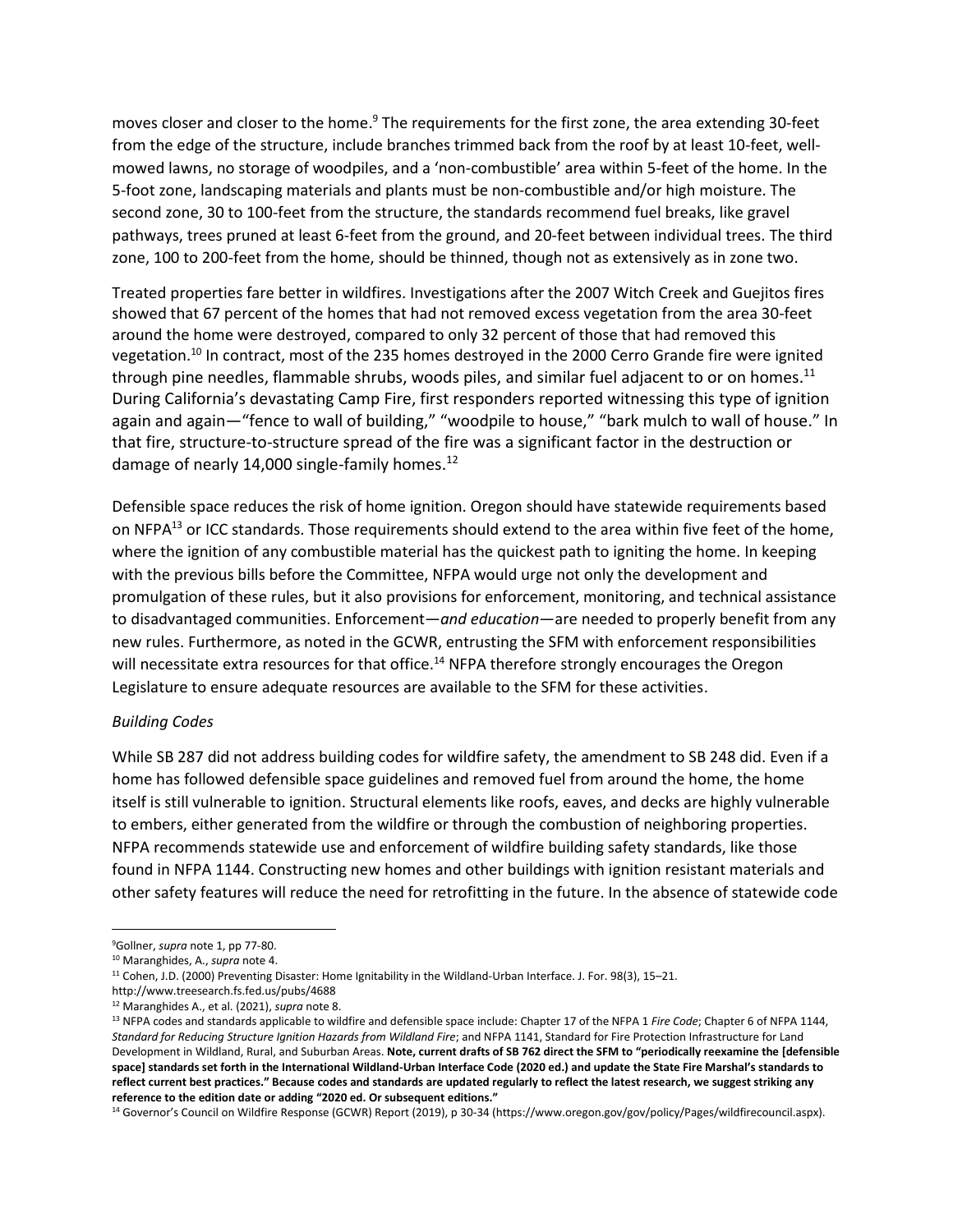provisions, NFPA would urge the legislature to act upon the GCWR's recommendations to create an interagency group to work on building code issues and direct the Department of Land Conservation and Development to educate and guide local jurisdictions toward building codes for wildfire safety.<sup>15</sup>

### *Land Use*

In addition to building codes, other land use planning tools can help improve community resilience to wildfire. NPFA would urge the Committee to include in SB 762 the GCWR's recommendation to require local planning processes include wildfire risk mitigation.<sup>16</sup>

# *Fire Department Needs*

The third policy need identified by NFPA is around providing resources for local fire departments to help them protect their communities. While we do not have Oregon specific statistics, NFPA's national 2016 survey, *Fourth Needs Assessment of the U.S. Fire Service*, <sup>17</sup> paints a troubling picture for local fire departments faced with increased fire in WUI areas. Eighty-eight percent of U.S. fire departments some 23,000 departments—provide wildland and/or WUI firefighting services, but 63 percent of those have not formally trained all of their personnel involved in wildland firefighting on these skills. Only 32 percent have all of their responders equipped with appropriate personal protection equipment (PPE), and 26 percent do not have any of the necessary PPE at all. Only 27 percent of departments have a health and fitness program. For the years 2011 to 2015, wildfires caused an average of 1,330 fireground injuries<sup>18</sup> to local fire department personnel each year, with over one quarter of those severe enough to result in lost time from work.

Fire departments themselves acknowledge how quickly their capacity to respond to wildfires would likely be overwhelmed. Sixty-four percent of U.S. fire departments reported they could manage structure protection for a maximum of two to five structures during a single wildfire incident. More than half, 52 percent, reported they could manage, at a maximum, responding to a wildfire event of just 1 to 10 acres.

Recognizing these numbers are national, and not state specific, they do illustrate how citizen expectations that firefighters can successfully protect all lives and property in the community during a wildfire event may be misguided. SB 287 contains provisions that will help Oregon's local fire departments meet the challenge—assessments of the adequacy of mutual aid and creating new authorities for the SFD to support local entities in acquiring training and equipment. As the Committee moves forward with SB 762, NFPA would again encourage the legislature to review the recommendations provided by the GWCR regarding defining and assessing baseline-levels of protection for all jurisdictions within the state.

### *Land Management*

The GCWR identified a number of land management needs to help restore Oregon's forest and rangelands and reduce the wildfire risk they pose—including the ambitious recommendation to quickly

<sup>15</sup> *Id*, p 20.

<sup>16</sup> *Id,* p. 41-43.

<sup>17</sup> National Fire Protection Association (2016) Fourth National Needs Assessment (https://www.nfpa.org/News-and-Research/Data-researchand-tools/Emergency-Responders/Needs-assessment).

<sup>18</sup> Ahrens, Marty (2018) Bush, Grass, and Forest Fires, National Fire Protection Association (https://www.nfpa.org/News-and-Research/Dataresearch-and-tools/Wildland-Urban-Interface/Brush-grass-and-forest-fires)